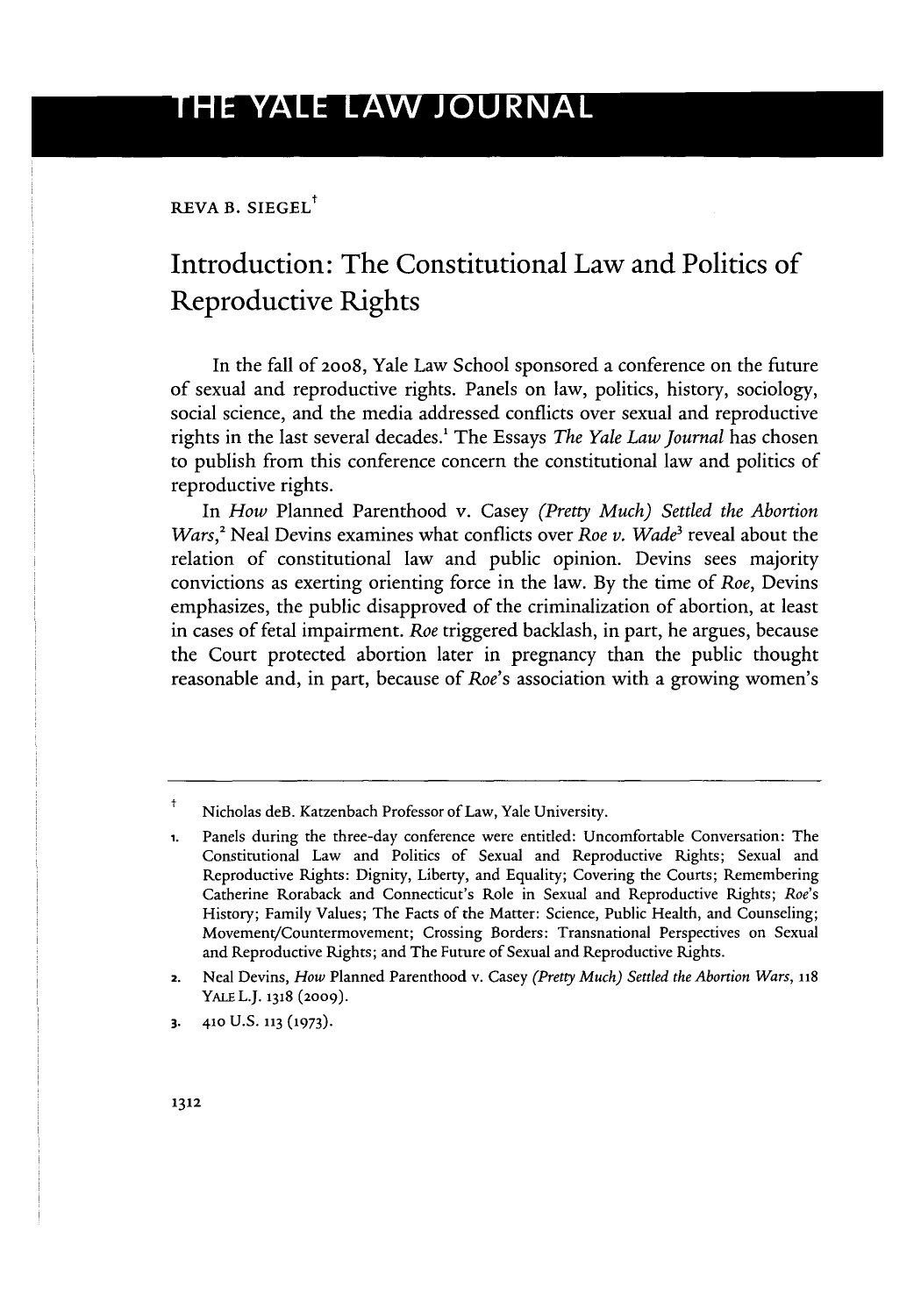rights movement.4 Ensuing efforts to overrule *Roe* through judicial appointments also prompted backlash because these efforts were out of line with public opinion.<sup>5</sup> In *Planned Parenthood v. Casey*,<sup>6</sup> the Court was able to stabilize this conflict by adopting a "compromise" allowing incremental regulation of abortion from the onset of pregnancy that "mirrored public opinion in 1992 and ... mirrors public opinion today."' Devins tells a bigpicture story focused on national majorities, rather than regional or religious minorities, that tends to conflate public opinion concerning the timeframe, justifications, and regulatory oversight of abortion. The moral of his story is that law does not shape public opinion; instead, public opinion shapes law. Advocates who want to alter access to abortion need to address the public's beliefs, and they will not do so successfully through law.

Devins's story focuses on national polling data concerning abortion-not the lived experience or social meaning of the act. In *TRAPing* Roe *in Indiana and the Common-Ground Alternative,8* Dawn Johnsen shows how law shapes the circumstances of women who are making decisions about whether to continue a pregnancy. Johnsen agrees with Devins that conservatives have not undermined *Roe* in its broadest outlines, but she warns that the devil is in the details. She offers a case study of the regulation of clinics in Indiana, and finds harm in the very forms of incremental regulation that Devins suggests satisfy the public's desire for compromise. Examining in detail legislation enacted in Indiana, Johnsen shows how incremental restrictions, which are designed to send messages of collective ambivalence or disapproval, can translate into functional barriers to access that disproportionately burden poor and young women.<sup>9</sup> As she illustrates, incremental restrictions that appear to strike a reasonable compromise may inflict unequal injuries in practice. Invoking the example of voting rights, Johnsen urges that "[a]t times analyzing the contours of a right requires delving deeply into the practicalities of the exercise and oversight of that right."1° Johnsen differentiates between compromise and common ground, and insists it is the latter that we must find. "A common-

- **6.** Planned Parenthood of Se. Pa. v. Casey, **505** U.S. 833 (1992).
- **7.** Devins, *supra* note 2, at **1338.**
- **8.** Dawn Johnsen, *"TRAP"ing* Roe *in Indiana and a Common-Ground Alternative,* **118** YALE L.J. **1356** (2009).
- **9.** *See id.* at 138o-81.
- **10.** *Id.* at **1387.**

<sup>4.</sup> Devins, *supra* note 2, at **1325** ("The backlash against *Roe,* in part, was a backlash against feminism, for the decision came to embody the core aims of the women's liberation movement." (internal quotation marks omitted)).

s. *Id.* at **1331.**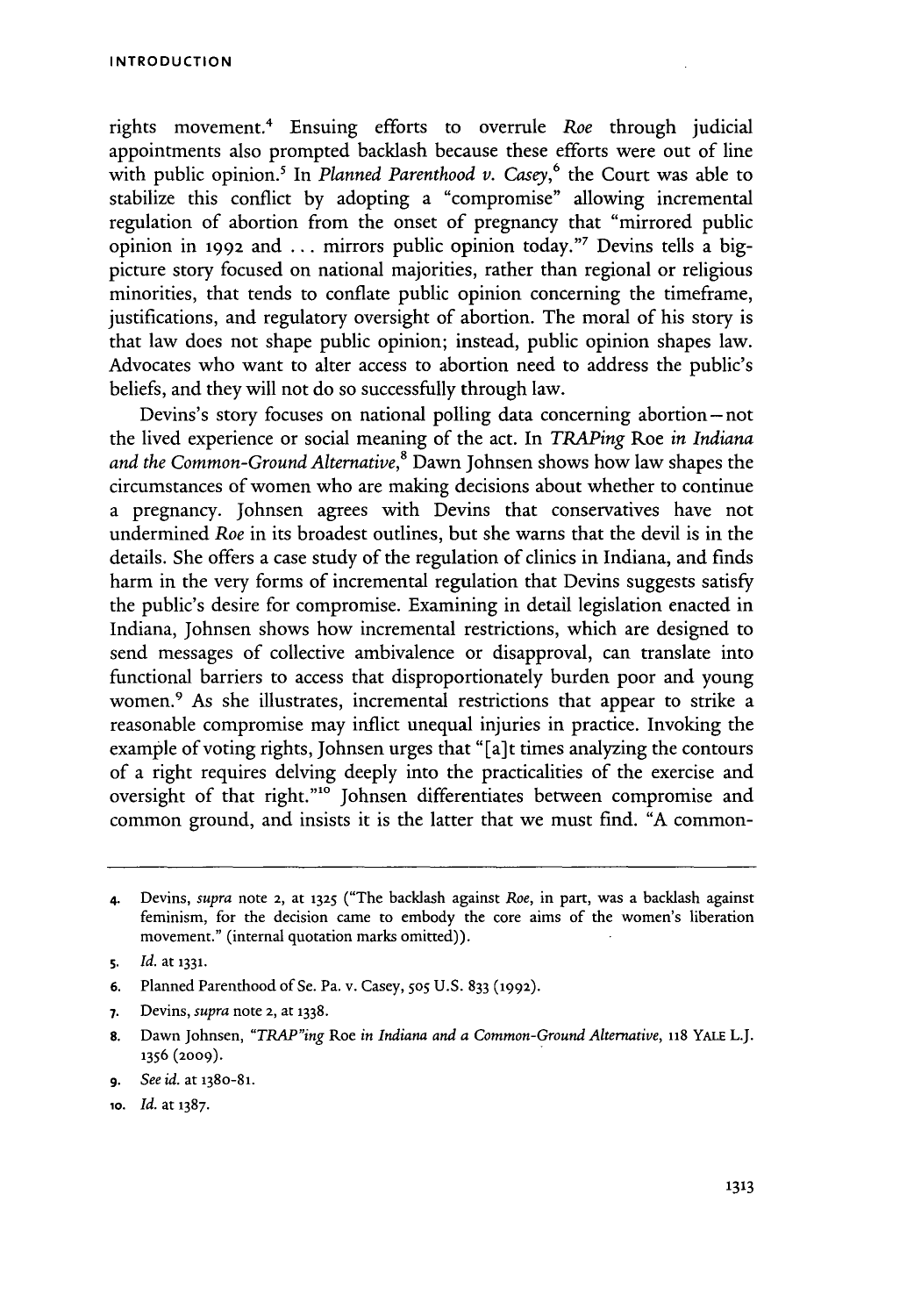## **THE YALE LAW JOURNAL**

ground approach should situate abortion where it logically belongs as a matter of public policy and constitutional values: within a broader agenda that empowers individuals both to prevent unintended pregnancy and to choose wanted childbearing through a range of government-supported programs for women and families."<sup>11</sup>

Like Johnsen, Robin West believes that reproductive rights law is harming women but suggests that the women's movement is at least partly to blame. In *From Choice to Reproductive Justice: De-Constitutionalizing Abortion Rights,"* West objects to the dearth of "pro-choice criticism of *Roe,"'3* offering a critique of reproductive rights scholarship in the tradition of "various critiques of negative rights, of the Left's reliance on courts to create and protect them, and of the liberal-legal political commitments that underlie them, that were pioneered by the critical legal scholarship of the 1970s and 1980s."<sup>14</sup> She argues that legal protections for choice legitimate injustice in the social conditions within which choice is exercised, that reliance on courts exacerbates "anti-democratic features of U.S. constitutionalism, to women's detriment,""s and that arguments for court-enforced rights lead the women's movement to ask for less social change than it did in the **1970s.** West subjects abortion rights to a progressive critique that applies to all judicially enforced constitutional rights, yet she also advances specific descriptive and causal claims. West asserts that the women's movement's commitment to *Roe* inhibited it from criticizing *Roe, <sup>6</sup>*and led it to focus on courts in ways that exacted political, rhetorical, and moral "opportunity costs."<sup>17</sup> West holds these failures of feminist critique and politics significantly responsible for the state of the law today<sup>18</sup>: a "shift in focus away from courts and to more democratic fora, might open the door to moral and political opportunities to which we have been blinded by the light of. the promises of a living Constitution."<sup>19</sup> Strikingly, West does not survey feminist scholarship, nor does she discuss feminist legislative efforts to provide sexual education and access to contraception, to combat violence against

- **is.** *Id.* at **1406.**
- **16.** *Id.* at **1399-1401.**
- **17.** *Id.* at 1426.
- **18.** *See id.* at 1427-30.

**19.** *Id.* at **1431.**

**<sup>11.</sup>** *Id.* at **1389.**

**<sup>12.</sup>** Robin West, *From Choice to Reproductive Justice: De-Constitutionalizing Abortion Rights,* **118** YALE **L.J.** 1394 **(2009).**

**<sup>13.</sup>** *Id.* at **1397.**

**<sup>14.</sup>** *Id.* at **1405.**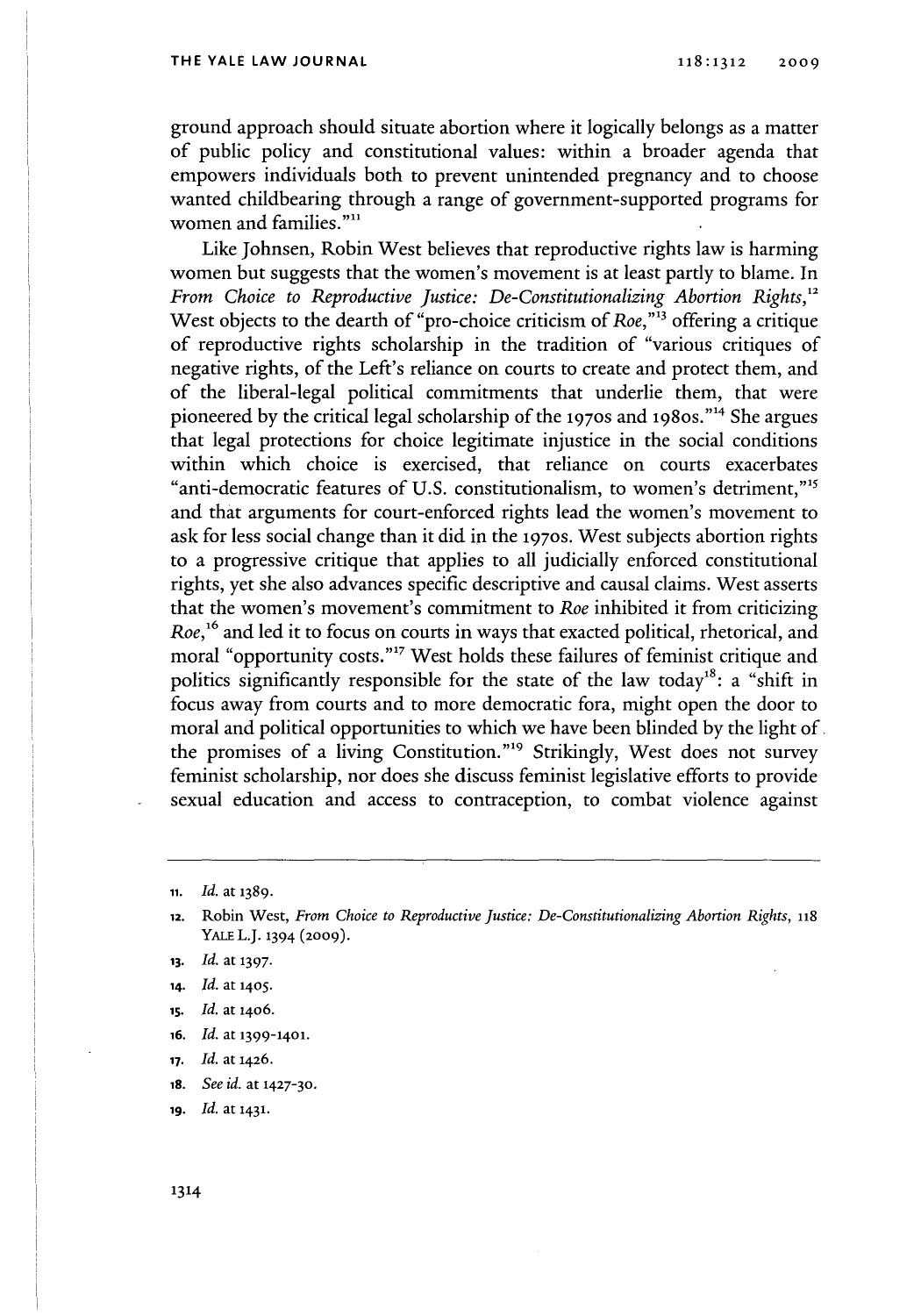women, and to protect women's decisions about motherhood through the Freedom of Choice Act, welfare reform, publicly supported child care, and a family-friendly workplace. Nor does West discuss the role that conservatives played in blunting these efforts. Rather, she writes in a tradition of scholarship dominant in the academy in the 1970s and 198os premised on the faith that Left-Left critique makes progressivism stronger.

Since entering teaching, I have sought to defend the abortion right by re-theorizing it on sex-equality grounds, addressing readers from Left to Center.<sup>20</sup> But decades of conservative mobilization led me to focus, in abortion rights and many other contexts, on how social movement conflict of the Left-Right kind shapes the articulation of constitutional norms in courts and politics. 1 This is the approach of my *Yale Law Journal* essay published on the

- 2o. I have written a number of articles in this register, as have many defenders of the abortion right. For an overview, see Reva B. Siegel, *Sex Equality Arguments for Reproductive Rights: Their Critical Basis and Evolving ;Constitutional Expression,* 56 **EMORY** L.J. **815 (2007).** The equality argument can, and often does, begin with far-reaching critique of *Roe. See, e.g.,* Reva B. Siegel, *Reasoning from the Body: A Historical Perspective on Abortion Regulation and Questions of Equal Protection, 44* STAN. L. REV. 261, **274** (1992) ("Because *Roe* and its progeny treat pregnancy as a physiological problem, they obscure the extent to which the community that would regulate a woman's reproductive choices is in fact implicated in them, responsible for defining motherhood in ways that impose material deprivations and dignitary injuries on those who perform its work.... *Roe's* account of the abortion decision invites criticism of the abortion right as an instrument of feminine expedience **.** .. because it presents the burdens of motherhood as woman's destiny and dilemma-a condition for which no other social actor bears responsibility."); *id.* at **272-80,** 38o-81; *see also* Ruth Bader Ginsburg, *Some Thoughts on Autonomy and Equality in Relation to* Roe v. Wade, 63 N.C. L. REv. 375, 386 (1985) ("Overall, the Court's *Roe* position is weakened, I believe, by the opinion's concentration on a medically approved autonomy idea, to the exclusion of a constitutionally based sex-equality perspective."); Sylvia A. Law, *Rethinking Sex and the Constitution,* **132** U. PA. L. REV. 955, **1020** (1984) ("The rhetoric of privacy, as opposed to equality, blunts our ability to focus on the fact that it is *women* who are oppressed when abortion is denied.... The rhetoric of privacy also reinforces a public/private dicotomy that is at the heart of the structures that perpetuate the powerlessness of women."); Catharine MacKinnon, Roe v. Wade: *A Study in Male Ideology, in* ABORTION: MORAL **AND LEGAL** PERSPECTIVES 45, **52-53** (J.L. Garfield & Patricia Hennessey eds., 1984) (criticizing *Roe's* basis in privacy instead of equality, and claiming that this choice resulted in *Harris v. McRae's* holding that public funding for abortions is not constitutionally required).
- 21. *See* Reva B. Siegel, *Constitutional Culture, Social Movement Conflict and Constitutional Change: The Case of the De Facto ERA,* 94 CAL. L. REv. **1323** (2006) (discussing the Equal Rights Amendment); Reva B. Siegel, *Dead or Alive: Originalism as Popular Constitutionalism in* Heller, **122 HARv.** L. REv. **191** (2008) (discussing gun rights); Reva B. Siegel, *Equality Talk: Antisubordination and Anticlassification Values in Constitutional Struggles over* Brown, **<sup>117</sup>** HARV. L. REv. **1470** (2004) (discussing race equality); Reva B. Siegel, *The Right's Reasons: Constitutional Conflict and the Spread of Woman-Protective Antiabortion* Argument, **57** DUKE L.J. **1641** (2008) (discussing abortion rights).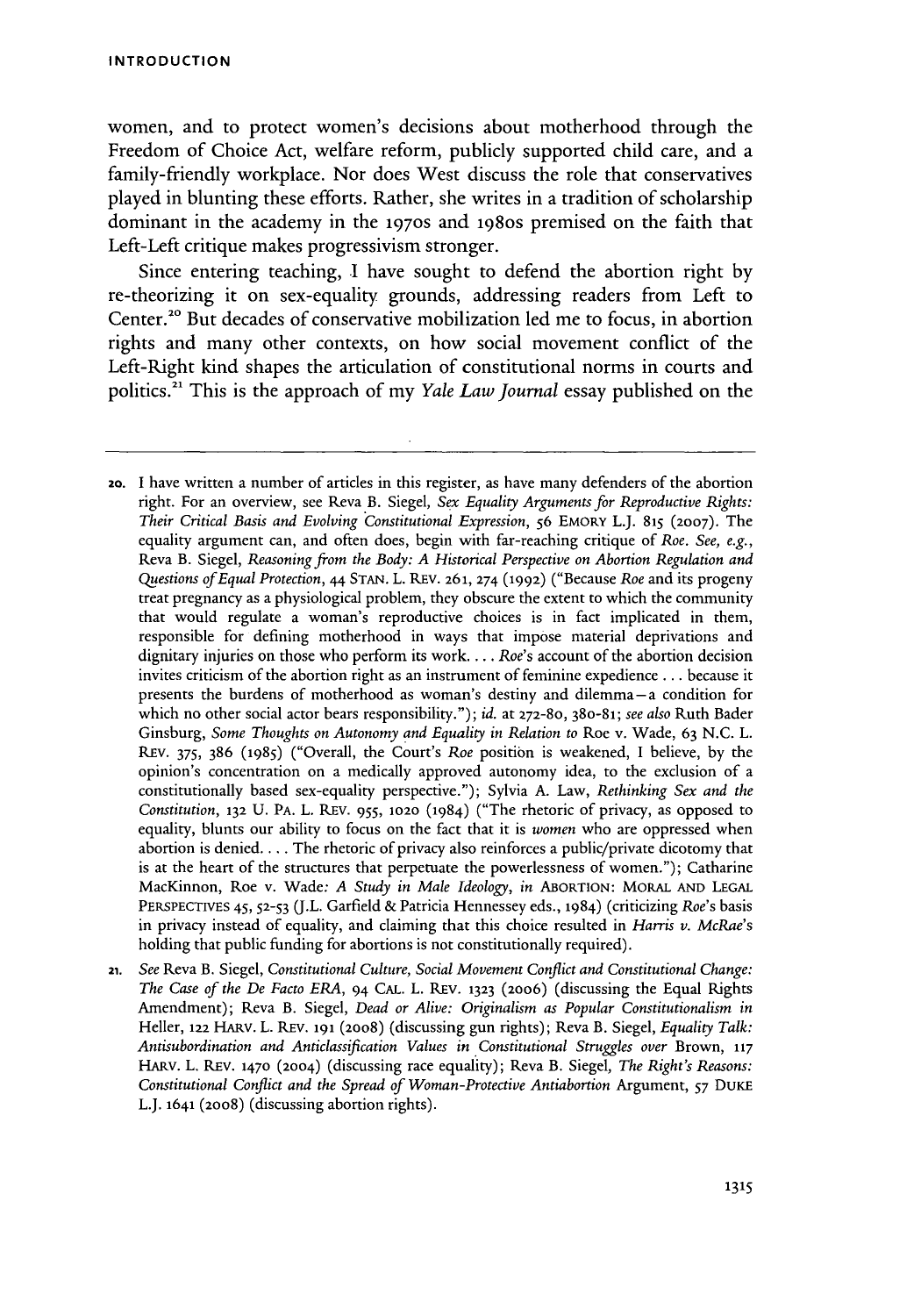eve of the symposium, *Dignity and the Politics of Protection: Abortion Restrictions Under* Casey/Carhart,<sup>22</sup> which surveys efforts of the antiabortion movement to eviscerate *Roe<sup>23</sup>* and offers a normative rejoinder that can be asserted in constitutional politics. The "dignity" framework I offer for the regulation of abortion contemplates ongoing struggle over this widely shared normative commitment, much as we see conflict over other core concepts in the abortion debate such as "health" and "freedom." The framework in fact derives from the Court's cases, which reflect this agonistic logic. In *Planned Parenthood v.* Casey,<sup>24</sup> the Supreme Court reasoned that protecting a woman's decision whether to bear a child protected a woman's dignity,<sup>25</sup> whereas in *Gonzales v*. *Carhart*,<sup>26</sup> the Court allowed the government to restrict abortion to express respect for the dignity of unborn life.<sup> $27$ </sup> In due process and equal protection cases, "constitutional protections for dignity vindicate, often concurrently, the value of life, the value of liberty, and the value of equality."<sup>28</sup> Attending to these shifts in usage, I read *Casey* and *Carhart* as allowing government to regulate abortion in ways that demonstrate respect for the dignity of human life so long as such regulation also demonstrates respect for the dignity of women.<sup>29</sup> This normative framework offers reasons, which can be asserted in adjudicative, legislative, or popular arenas, to constrain woman-protective and fetal-protective regulation of abortion, whether the proposed restrictions are incremental (for example, counseling) or categorical (for example, criminal sanctions).<sup>30</sup>

The Essays *The Yale Law Journal* is publishing from the conference offer very different views on the role of courts in defending reproductive rights. None imagines that adjudication is the only, or even the primary, arena in which this society will define and defend reproductive justice. Some believe we would be stronger if we abandoned hope of adjudication and recognized judicial review as merely a reflection of modal public opinion or a distraction

- **24.** Planned Parenthood of Se. Pa. v. Casey, **505** U.S. 833 (1992).
- **25.** *See id.* at **851.**
- **26.** *550* U.S. 124 (2007).
- **27.** *Id.* at 158.
- **a8.** Siegel, *supra* note 22, at **1736;** *see id.* at **1735-45.**
- **29.** *Id.* at **1751-52.**
- **30.** *See id.* at 1753-18oo.

**<sup>22.</sup>** Reva B. Siegel, *Dignity and the Politics of Protection: Abortion Restrictions Under* Casey/Carhart **117** YALE L.J. 1694 (2008).

*<sup>23.</sup> Id.* at 17o6-34 (surveying intramovement debates about the reach and rationale of restrictions most likely to bring an end to the practice of abortion).